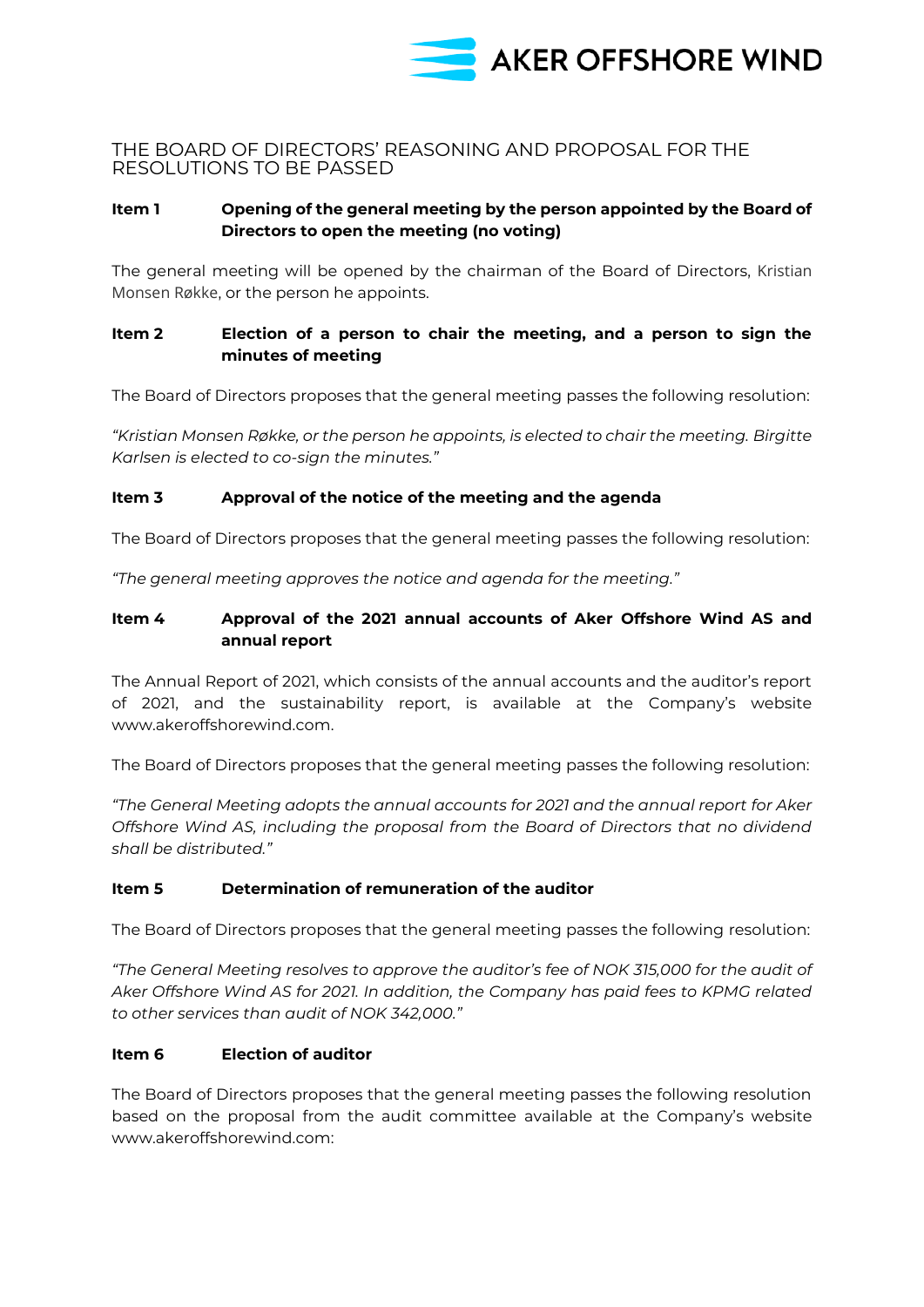

*"The General Meeting resolves to appoint PriceWaterhouseCoopers AS, with org. no. 987 009 713 and registered address at Dronning Eufemias gate 71, 0194 Oslo, as the auditor of the Company".* 

### **Item 7 Remuneration of the Board of Directors**

The Board of Directors proposes that the general meeting passes the following resolution:

*"The board members' remuneration from the annual general meeting 2021 until the annual general meeting 2022 shall be:*

- *NOK 400,000 to the chairman of the board*
- *NOK 300,000 to each of the board members*

*It was noted that employees of Aker companies do not receive the remuneration personally, but that payment is made to their respective employer company."*

#### **Item 8 Authorization to the Board of Directors to increase the share capital**

The Board of Directors propose that the general meeting grants the board with an authorization to increase the share capital limited to 10% of the current share capital in connection with future capital raises, without the need to call for a general meeting. Such authorization will give the Board of Directors the necessary flexibility and possibility to act promptly in the event of future capital raises to be able to strengthen the Company's equity if needed, and to be able to offer shares to shareholders who wish to receive possible dividend in the form of shares.

The purpose of the authorizations implies that the preferential rights for existing shareholders to subscribe for new shares can be set aside if the authorizations are used.

On this basis, the Board of Directors proposes that the general meeting passes the following resolution:

*"The Company's Board of Directors is authorized to increase the share capital pursuant to the Norwegian Private Limited Liability Companies Act section 10-14, on the following conditions*

- *1) The share capital may on one or more occasions be increased by a total of up to NOK 67,874,547.*
- *2) The authorization shall be valid until the annual general meeting in 2023, but no later than 30 June 2023.*
- *3) The shareholders' pre-emption right for subscription of shares pursuant to the Norwegian Private Limited Liability Companies Act section 10-4 may be set aside.*
- *4) The authorization includes increase of the share capital against non-cash contributions and the right to assume special obligations on the Company pursuant to the Norwegian Private Limited Liability Companies Act section 10-2.*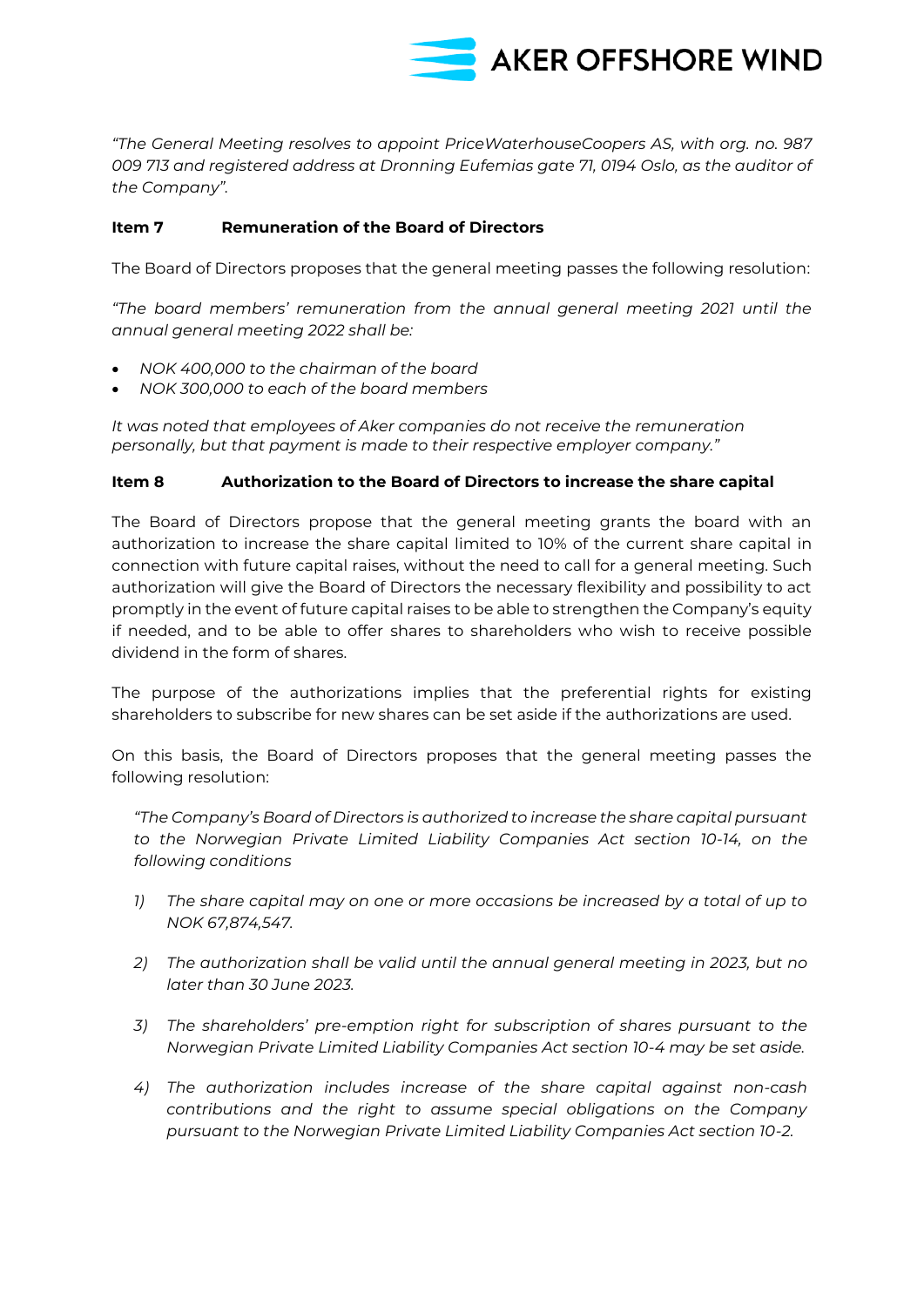

- *5) The authorization includes merger pursuant to the Norwegian Private Limited Liability Companies Act section 13-5.*
- *6) The board decides the other terms and conditions for the share capital increase and may amend the articles of association following the completion of share capital increases pursuant to the terms in this authorization."*

## **Item 9 Authorization to the Board of Directors for acquisition of treasury shares in connection with acquisitions, mergers, de-mergers or other transactions**

The Board of Directors proposes that the general meeting grants the Board of Directors an authorization to acquire treasury shares with an aggregate nominal value of up to approximately 10% of the Company's share capital. The authorization may only be used for the purpose of using the Company's shares as consideration in connection with acquisitions, mergers, de-mergers or other transactions.

On this basis, the Board of Directors proposes that the general meeting passes the following resolution:

- *1) "The Company's Board of Directors is authorized to acquire own shares in the Company up to 10% of the share capital (with an aggregate nominal value of NOK 67,874,547. The authorization also provides for agreements regarding pledges over its own shares.*
- *2) The lowest and highest purchase price for each share shall be NOK 0.5 and NOK 200, respectively. The authorization may only be used for the purpose of utilizing the Company's shares in connection with acquisitions, mergers, de-mergers or other transactions. The board is otherwise free to decide the method of acquisition and disposal of the Company's shares. The authorization can also be used in situations referred to in section 6-17 of the Securities Trading Act.*
- *3) The authorization is valid until the annual general meeting in 2023, however not after June 30, 2023."*

The general meeting shall vote over three authorisations for acquisition of treasury shares, see agenda item 9, 10 and 11. Each of the authorisations are structured to allow acquisition of treasury shares up to 10% of the share capital. For the avoidance of doubt, the authorisations do not allow acquisition of treasury shares for the limits combined. The three authorisations cannot be exercised, together or individually, in a way where the Company's holding of treasury shares capital at any time exceeds 10% of the Company's share capital, including any existing holdings of treasury shares prior to the transaction(s).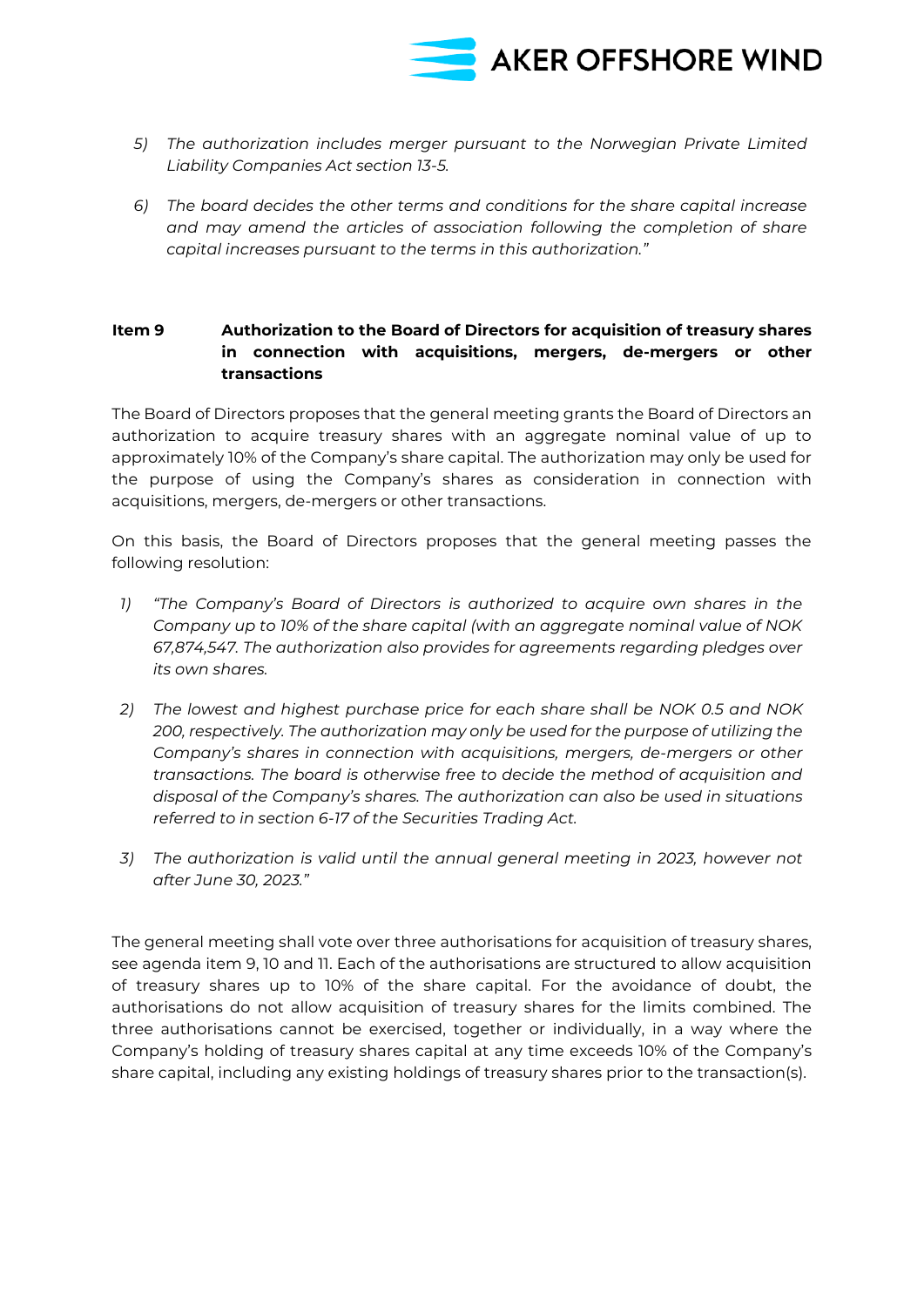

### **Item 10 Authorization to the Board of Directors for acquisition of treasury shares in connection with share purchase and incentive programs for employees**

The Board of Directors proposes that the general meeting grants the Board of Directors an authorisation to acquire treasury shares with an aggregate nominal value of up to approximately 10% of the Company's share capital. The authorisation may only be used for the purpose of sale and/or transfer to employees in the Company as part of the share program for such employees, as approved by the Board of Directors. The Board of Directors proposes that the general meeting passes the following resolution:

- *1) "The board is authorized to acquire own shares in the Company up to 10% of the share capital (with an aggregate nominal value of NOK 67,874,547). The authorization also provides for agreements regarding pledges over its own shares.*
- *2) The lowest and highest purchase price for each share shall be NOK 0.5 and NOK 200, respectively. The authorization may only be used for the purpose of sale and/or transfer to employees as part of the Company's share purchase and incentive programs, as approved by the Board of Directors. The board is otherwise free to decide the method of acquisition and disposal of the Company's shares. The authorization can also be used in situations referred to in section 6-17 of the Securities Trading Act.*
- *3) The authorization is valid until the annual general meeting in 2023, however not after June 30, 2023."*

The general meeting shall vote over three authorisations for acquisition of treasury shares, see agenda item 9, 10 and 11. Each of the authorisations are structured to allow acquisition of treasury shares up to 10% of the share capital. For the avoidance of doubt, the authorisations do not allow acquisition of treasury shares for the limits combined. The three authorisations cannot be exercised, together or individually, in a way where the Company's holding of treasury shares capital at any time exceeds 10% of the Company's share capital, including any existing holdings of treasury shares prior to the transaction(s).

# **Item 11 Authorization to the Board of Directors for acquisition of treasury shares for the purpose of investment or for subsequent sale or deletion of such shares**

The Board of Directors proposes that the general meeting grants the board the authorization to acquire treasury shares with an aggregate nominal value of up to approximately 10% of the Company's share capital. The authorization may only be used for the purpose of purchasing treasury shares for investment purposes or for subsequent sale or deletion of such shares. The Board of Directors proposes that the general meeting passes the following resolution:

*1) "The board is authorized to acquire own shares in the Company up to 10% of the share capital (with an aggregate nominal value of NOK 67,874,547). The authorization also provides for agreements regarding pledges over its own shares.*